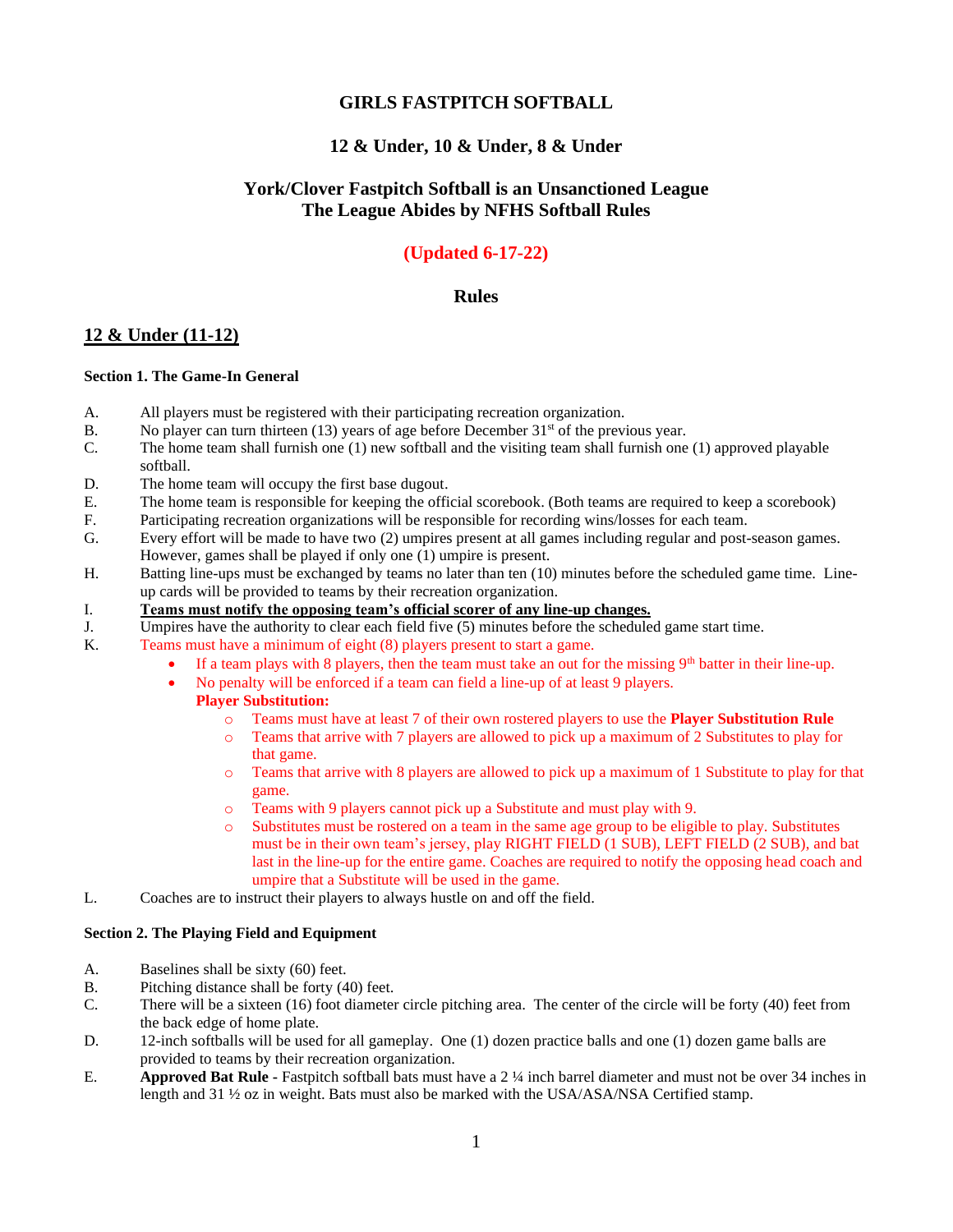- F. Helmets must be worn by any offensive player on the playing field. Chin straps must be worn if snaps are provided on the helmet.
- G. Helmets must have approved face guards.
- H. Fielder's masks are optional but are recommended by all recreation organizations.
- I. All catchers must wear full protective equipment during gameplay. (Including throat protectors, no matter what style mask is being used) Two (2) piece-style helmets are not allowed.
- J. Metal cleats are not allowed during local league play.

### **Section 3. Regulation.**

- A. The completion of six (6) innings or seventy-five (75) minutes constitutes a complete game (no new inning can begin with five (5) minutes or less remaining). Time begins with the first pitch of the game.
- B. Mercy Rule: There will be a 12-run mercy rule after 3 innings  $(2 \frac{1}{2})$  if the home team is ahead) or a 10-run mercy rule after 4 innings  $(3 \frac{1}{2})$  if the home team is ahead).
- C. If the game is tied at the end of a regulation game, the game will be declared a tie during the regular season.
	- **DURING POST-SEASON PLAY ONLY**: Games will continue, and the "International Tie-Breaker Rule" will apply. **\*International Tiebreaker rule: each team starts the inning with the player who completed the last official at-bat as a base runner on second base and with one (1) out.**

# **Championship game exception:**

- **12U: Games are 6 innings long but restricted to a ninety (90) minute time limit (1 hour & 30 minutes).**
- **No new inning may start with 5 minutes or less left in the game.**
- **There will be no 8-batter rule beginning in the 4th inning.**
- D. Regular Season Games interrupted due to weather, or any other reason will be rescheduled and finished from the point of interruption unless four (4) innings have been (home team **must** complete their half of the fourth (4) inning, three and one-half  $(3 \frac{1}{2})$  innings if the home team is leading). Tournament games will be rescheduled and finished from the point of interruption, no matter when the interruption occurs.
- E. All decisions made by the umpires are final.

### **Section 4. Inning.**

A. **8th Batter Rule** - Teams will use the "8th Batter Rule" (once the eighth batter of the half-inning reaches their turn at bat there are automatically two outs). The inning will continue as normal until either the eighth batter scores or another out is made.

The inning ends as soon as the eighth batter crosses home plate (any run scored after the eighth batter will not count).

- B. If the time limit is reached before the sixth  $(6<sup>th</sup>)$  inning and a team is down by nine (9) runs or more the game will continue until the seventy (70) minute mark is reached. This will be a drop-dead rule, once the seventy (70) minutes mark is reached the game will be called
- C. If the sixth  $(6<sup>th</sup>)$  inning is reached before the time limit, the  $8<sup>th</sup>$  Batter Rule will be lifted, and the inning will only be completed once three (3) outs are recorded.

### **Section 5. Batter/Line-up**

A. The batter cannot sling the bat. The batter shall be warned on the first offense, the batter will be called out on the second offense, and any offense thereafter. \*Note – Slinging of the bat will be the sole judgment of the umpire\*

### B. **Dropped 3rd Strike**

Uncaught/Dropped Third Strike Rule (**12U ONLY**) - If the catcher fails to catch and maintain the third strike the batter will have an opportunity to advance to first base if:

- There are less than 2 (two) outs and 1st base is not occupied.
- There are 2 (two) outs regardless of baserunners.
- **C.** Teams will use a continuous batting order (bat their entire roster).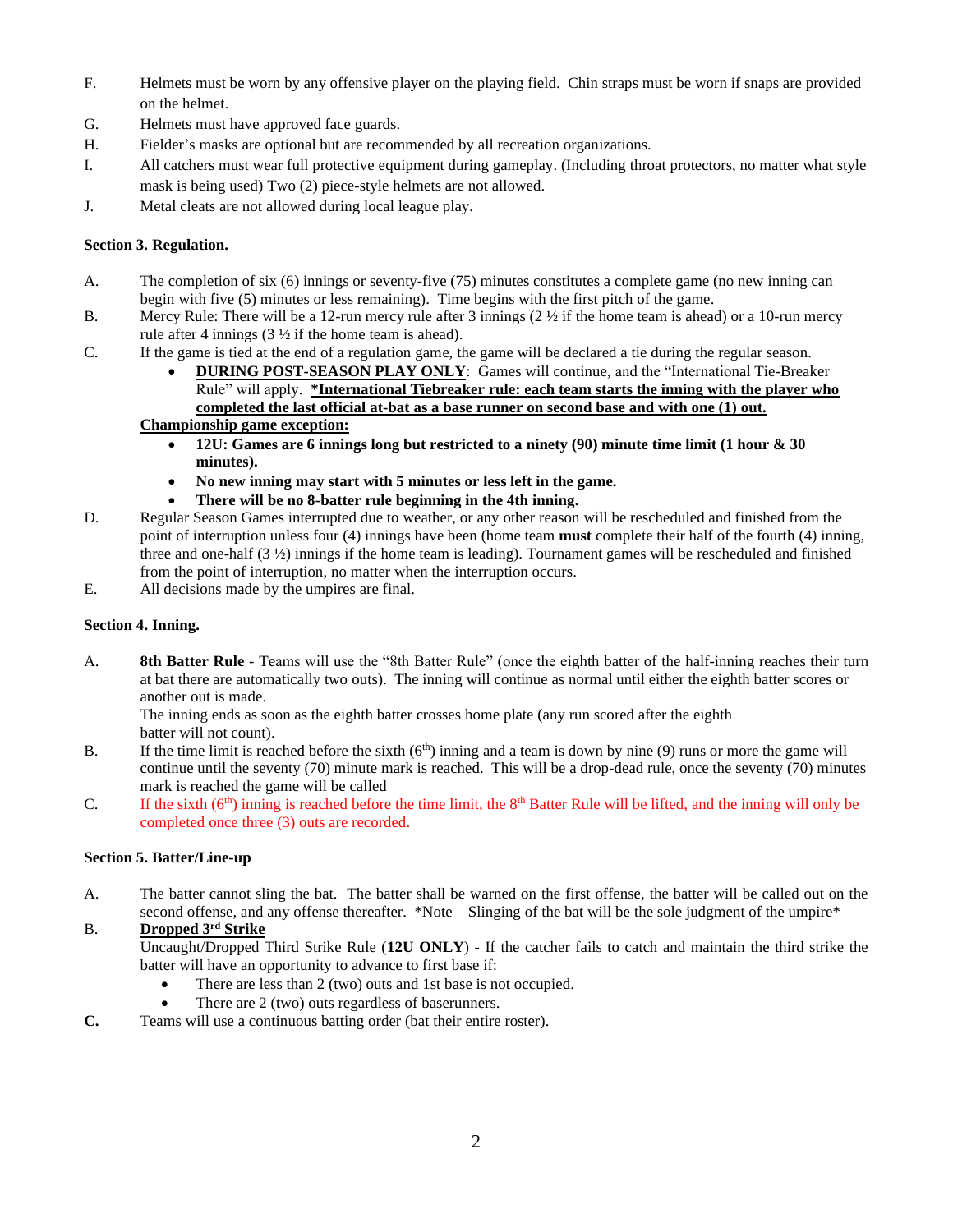#### **Section 6. Runner.**

- A. The runner cannot slide into first base. The runner will be called out for sliding into first base.
- B. The runner cannot slide headfirst into any base. The runner will be called out for sliding headfirst into any base. Runners may only slide headfirst when returning to a base.
- C. The runner may not be off their base until the ball is released from the pitcher's hand.
- D. The runner will be called out for running past a base without touching the base.
- E. It is mandatory that a courtesy runner is used for the catcher when there are two outs. The courtesy runner is the last batted out.

#### **Section 7. Defense.**

- A. Each team will play ten (10) defensive positions, including a pitcher, catcher, four infielders, and four outfielders. All outfielders must position themselves on the grass area, which signifies the beginning of the outfield. Free defensive substitution will be allowed.
- B. Children must play a minimum of six (6) defensive outs.

### **Section 8. Pitcher.**

A. There is no limit on the number of innings players are allowed to pitch. However, it is encouraged that coaches use more than one pitcher during games.

### **Sections 9. Coaches.**

- A. Only the head coach may represent or speak for the team.
- B. There will be a maximum of four (4) coaches in the dugout at any time during gameplay. There must be at least one coach in the dugout at all times.
- C. Two (2) offensive coaches will be allowed on the field during gameplay, first base coaching position and third-base coaching position (base coaches may be either coaches or players).
- D. One (1) of the dugout coaches may serve as the scorekeeper. If not, the scorekeeper cannot sit in the dugout.

#### **Section 10. Ties Breakers – Standings**

In the event two or more teams are tied after regular season play, the following steps will be taken to break the tie:

- A. Head-to-head competition; the record between the two or more teams
- B. Point spread between the two or more teams; an examination of the final scores between the two teams.
- C. Fewest runs allowed; an examination of ALL final regular-season season scores
- D. Coin toss.

## **10 & Under (9-10)**

### **Section 1. The Game-In General**

- A. All players must be registered with their participating recreation organization.
- B. No player can turn eleven  $(11)$  years of age before December  $31<sup>st</sup>$  of the previous year.
- C. The home team shall furnish one (1) new softball and the visiting team shall furnish one (1) approved playable softball.
- D. The home team will occupy the first base dugout.
- E. The home team is responsible for keeping the official scorebook. (Both teams are required to keep a scorebook)
- F. Participating recreation organizations will be responsible for recording wins/losses for each team.
- G. Every effort will be made to have two (2) umpires present at all games including regular and post-season games. However, games shall be played if only one (1) umpire is present.
- H. Batting line-ups must be exchanged by teams no later than ten (10) minutes before the scheduled game time. Lineup cards will be provided to teams by their recreation organization.
- I. **Teams must notify the opposing team's official scorer of any line-up changes.**
- J. Umpires have the authority to clear each field five (5) minutes before the scheduled game start time.
- K. Teams must have a minimum of eight (8) players present to start a game.
	- If a team plays with 8 players, then the team must take an out for the missing 9<sup>th</sup> batter in their line-up.
	- No penalty will be enforced if a team can field a line-up of at least 9 players.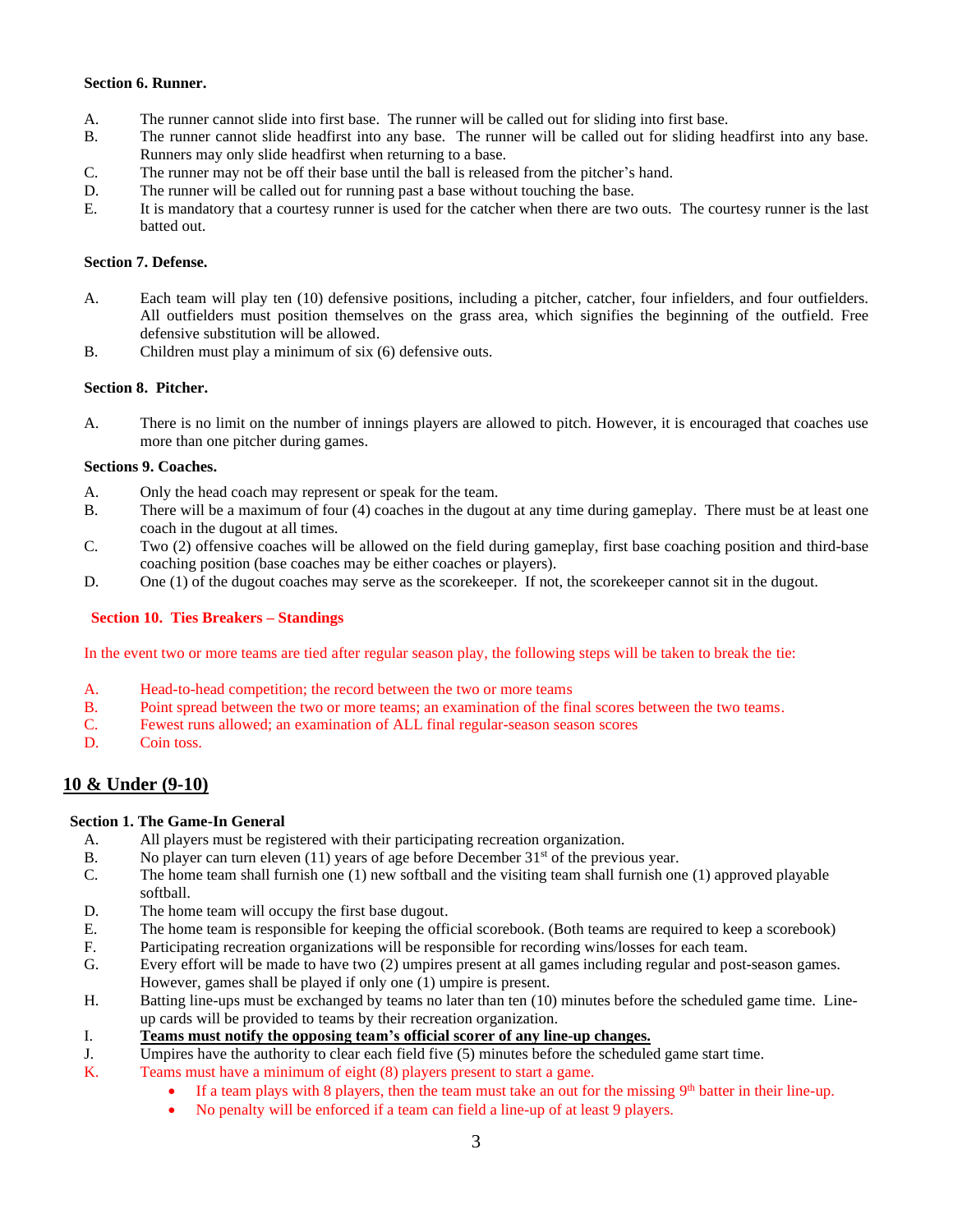### **Player Substitution:**

- o Teams must have at least 7 of their own rostered players to use the **Player Substitution Rule**
- o Teams that arrive with 7 players are allowed to pick up a maximum of 2 Substitutes to play for that game.
- o Teams that arrive with 8 players are allowed to pick up a maximum of 1 Substitute to play for that game.
- o Teams with 9 players cannot pick up a Substitute and must play with 9.
- o Substitutes must be rostered on a team in the same age group to be eligible to play. Substitutes must be in their own team's jersey, play RIGHT FIELD (1 SUB), LEFT FIELD (2 SUB), and bat last in the line-up for the entire game. Coaches are required to notify the opposing head coach and umpire that a Substitute will be used in the game.
- L. Coaches are to instruct their players to always hustle on and off the field.

### **Section 2. The Playing Field and Equipment**

- A. Baselines shall be sixty (60) feet.
- B. Pitching distance shall be thirty-five (35) feet.
- C. There will be a sixteen (16) foot diameter circle pitching area. The center of the circle will be thirty-five (35) feet from the back edge of the home plate.
- D. 11-inch softballs will be used for all gameplay. One (1) dozen practice balls and one (1) dozen game balls are provided to teams by their recreation organization.
- E. **Approved Bat Rule -** Fastpitch softball bats must have a 2 ¼ inch barrel diameter and must not be over 34 inches in length and 31 ½ oz in weight. Bats must also be marked with the USA/ASA/NSA Certified stamp.
- F. Helmets must be worn by any offensive player on the playing field. Chin straps must be worn if snaps are provided on the helmet.
- G. Helmets must have approved face guards.
- H. Fielder's masks are optional but are recommended by all recreation organizations.
- I. All catchers must wear full protective equipment during gameplay. (Including throat protectors, no matter what style mask is being used) Two (2) piece-style helmets are not allowed.
- J. Metal cleats are not allowed during local league play.

### **Section 3. Regulation.**

- A. The completion of six (6) innings or seventy-five (75) minutes constitutes a complete game (no new inning can begin with five (5) minutes or less remaining). Time begins with the first pitch of the game.
- B. Mercy Rule: There will be a 12-run mercy rule after 3 innings  $(2 \frac{1}{2})$  if the home team is ahead) or a 10-run mercy rule after 4 innings  $(3 \frac{1}{2})$  if the home team is ahead).
- C. If the game is tied at the end of a regulation game, the game will be declared a tie during the regular season.
	- **DURING POST-SEASON PLAY ONLY**: Games will continue, and the "International Tie-Breaker Rule" will apply. **\*International Tiebreaker rule: each team starts the inning with the player who completed the last official at-bat as a base runner on second base and with one (1) out.**

### **Championship game exception:**

- **10U: Games are 6 innings long but restricted to a ninety (90) minute time limit (1 hour & 30 minutes).**
- **No new inning may start with 5 minutes or less left in the game.**
- **There will be no 8-batter rule beginning in the 4th inning.**
- D. Regular Season Games interrupted due to weather, or any other reason will be rescheduled and finished from the point of interruption unless four (4) innings have been completed (home team **must** complete their half of the fourth inning, three and one-half innings  $(3 \frac{1}{2})$  if the home team is leading). Tournament games will be rescheduled and finished from the point of interruption, no matter when the interruption occurs.
- E. All decisions made by the umpires are final.

#### **Section 4. Inning**

A. **8th Batter Rule** - Teams will use the "8th Batter Rule" (once the eighth batter of the half-inning reaches their turn at

bat there are automatically two outs). The inning will continue as normal until either the eighth batter scores or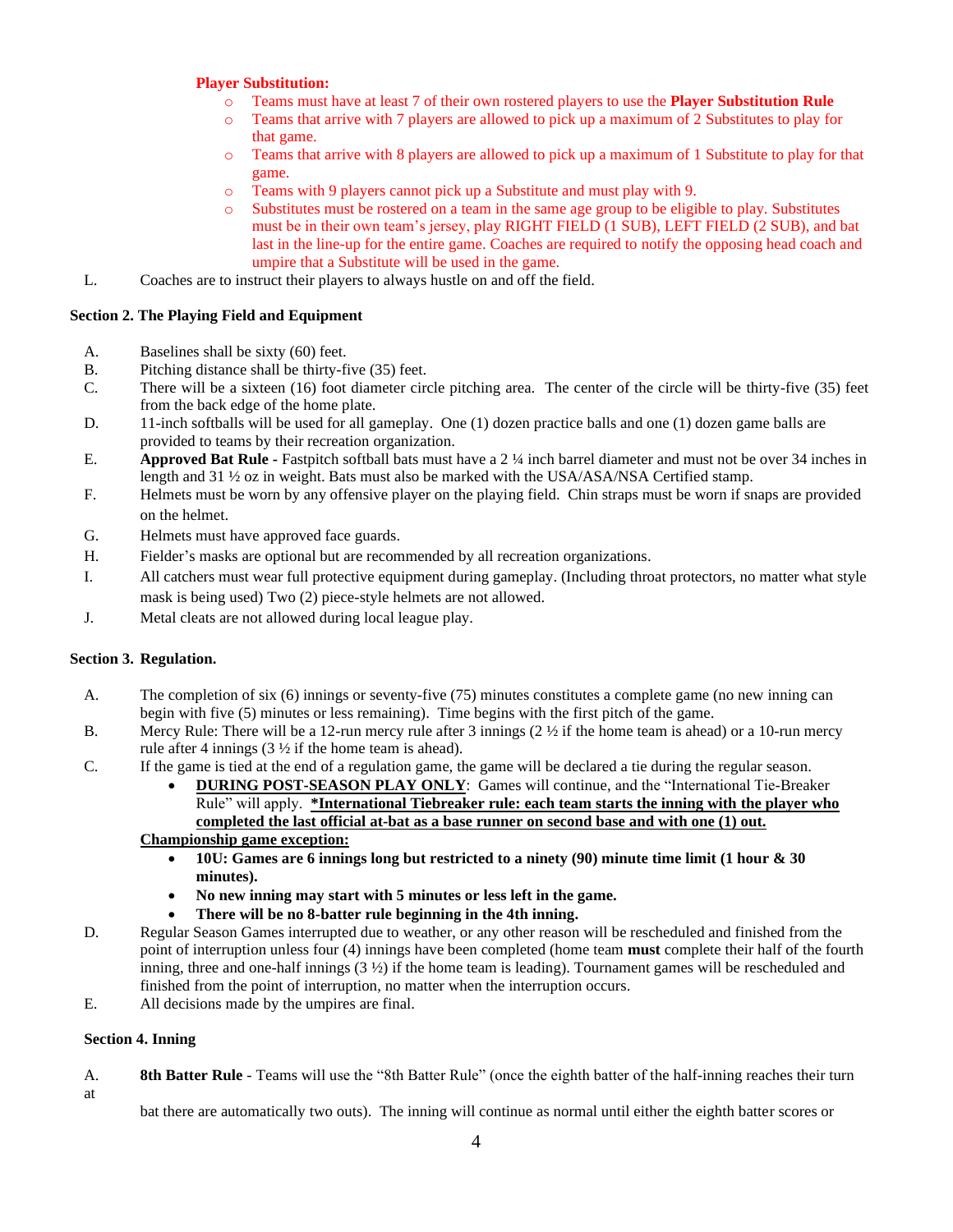another out is made. The inning ends as soon as the eighth batter crosses home plate (any run scored after the eighth batter will not count)

- B. If the time limit is reached before the sixth  $(6<sup>th</sup>)$  inning and a team is down by nine (9) runs or more the game will continue until the seventy (70) minute mark is reached. This will be a drop-dead rule, once the seventy (70) minutes mark is reached the game will be called.
- C. If the sixth  $(6<sup>th</sup>)$  inning is reached before the time limit, the  $8<sup>th</sup>$  Batter Rule will be lifted, and the inning will only be completed once three (3) outs are recorded.

#### **Section 5. Batter**

- A. The batter cannot sling the bat. The batter shall be warned on the first offense, the batter will be called out on the second offense, and any offense thereafter. \*Note – Slinging of the bat will be the sole judgment of the umpire.
- B. Dropped  $3<sup>rd</sup> Strike$  Will not be played in the 10U division. If the  $3<sup>rd</sup>$  strike is not caught by the catcher, the batter is simply a recorded out.
- C. Teams will use a continuous batting order (Bat Entire Roster).

#### **Section 6. Runner**

- A. The runner cannot slide into first base. The runner will be called out for sliding into first base.
- B. The runner cannot slide headfirst into any base. The runner will be called out for sliding headfirst into any base. Runners may only slide headfirst when returning to a base.
- C. The runner can steal any base. The runner will be called out for leaving the base before the ball reaches home plate
- D. The runner will be called out for running past a base without touching the base.
- E. It is mandatory that a courtesy runner is used for the catcher when there are two outs. The courtesy runner is the last batted out.

### **Section 7. Defense**

- A. Each team will play ten (10) defensive positions, including a pitcher, catcher, four infielders, and four outfielders. All outfielders must position themselves on the grass area, which signifies the beginning of the outfield.
- B. Children must play a minimum of six (6) defensive outs.

#### **Section 8. Pitcher.**

A. There is no limit on the number of innings players are allowed to pitch. However, it is encouraged that coaches use more than one pitcher during games.

#### **Sections 9. Coaches.**

- A. Only the head coach may represent or speak for the team.
- B. There will be a maximum of four (4) coaches in the dugout at any time during gameplay. There must be at least one coach in the dugout at all times.
- C. Two (2) offensive coaches will be allowed on the field during gameplay, first base coaching position and third-base coaching position (base coaches may be either coaches or players).
- D. One (1) of the dugout coaches may serve as the scorekeeper. If not, the scorekeeper cannot sit in the dugout.

### **Section 10. Ties Breakers – Standings**

In the event two or more teams are tied after regular season play, the following steps will be taken to break the tie:

- E. Head-to-head competition; the record between the two or more teams
- F. Point spread between the two or more teams; an examination of the final scores between the two teams.
- G. Fewest runs allowed; an examination of ALL final regular-season season scores
- H. Coin toss.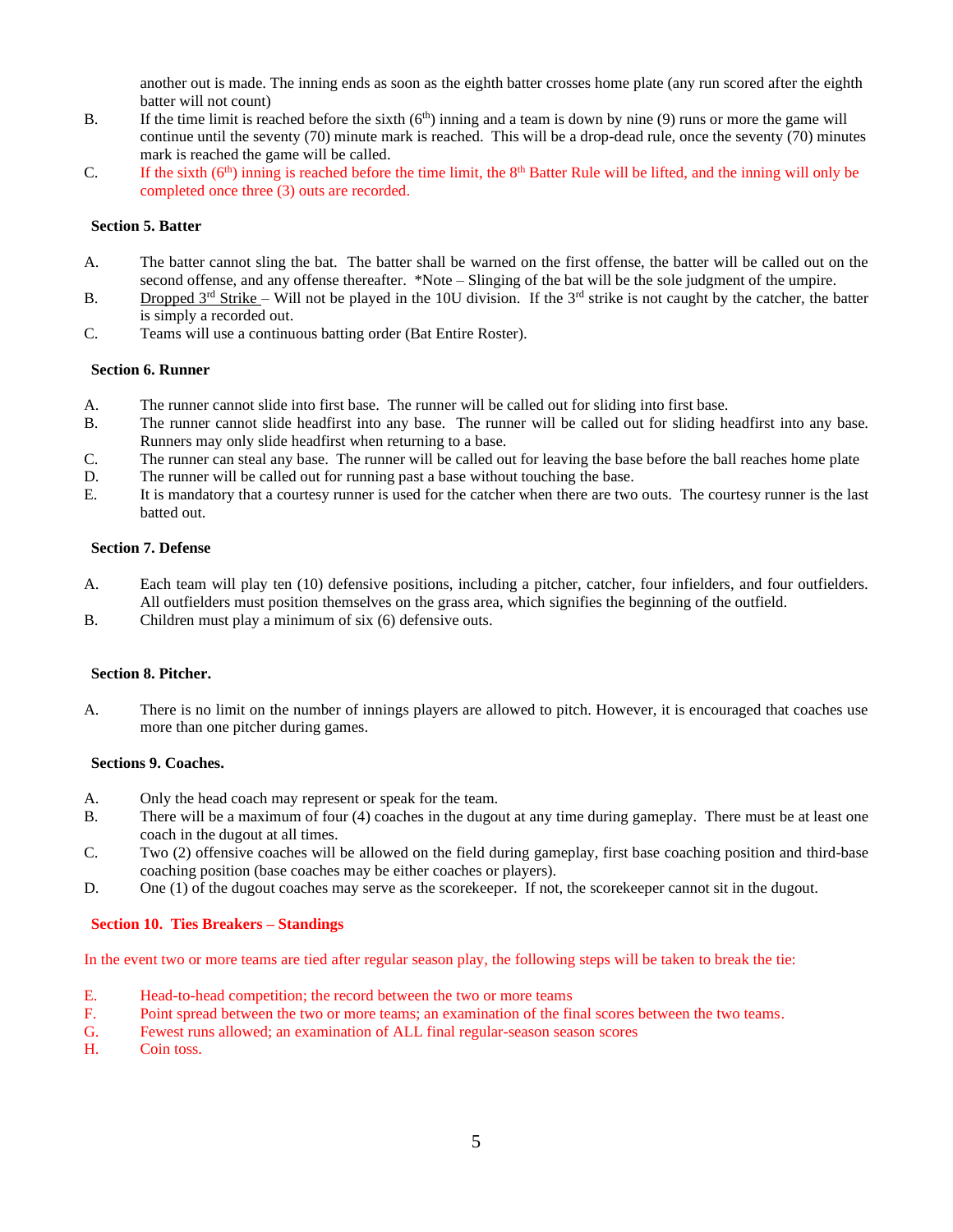## **8 & Under (7-8)**

### **Section 1. The Game-In General.**

- A. All players must be registered with their participating recreation organization.
- B. No player can turn nine (9) years of age before December  $31<sup>st</sup>$  of the previous year.
- C. The home team shall furnish one (1) new softball and the visiting team shall furnish one (1) approved playable softball.
- D. The home team will occupy the first base dugout.
- E. The home team is responsible for keeping the official scorebook. (Both teams are required to keep a scorebook)
- F. Participating recreation organizations will be responsible for recording wins/losses for each team.
- G. One (1) umpire shall be present at all games including regular and post-season games.
- H. Batting line-ups must be exchanged by teams no later than ten (10) minutes before the scheduled game time. Lineup cards will be provided to teams by their recreation organization.
- I. **Teams must notify the opposing team's official scorer of any line-up changes.**
- J. Umpires have the authority to clear each field five (5) minutes before the scheduled game start time.
- K. Teams must have a minimum of eight (8) players present to start a game.
	- If a team plays with 8 players, then the team must take an out for the missing  $9<sup>th</sup>$  batter in their line-up.
		- No penalty will be enforced if a team can field a line-up of at least 9 players.
			- **Player Substitution:**
				- o Teams must have at least 7 of their own rostered players to use the **Player Substitution Rule**
				- o Teams that arrive with 7 players are allowed to pick up a maximum of 2 Substitutes to play for that game.
				- o Teams that arrive with 8 players are allowed to pick up a maximum of 1 Substitute to play for that game.
				- o Teams with 9 players cannot pick up a Substitute and must play with 9.
				- o Substitutes must be rostered on a team in the same age group to be eligible to play. Substitutes must be in their own team's jersey, play RIGHT FIELD (1 SUB), LEFT FIELD (2 SUB), and bat last in the line-up for the entire game. Coaches are required to notify the opposing head coach and umpire that a Substitute will be used in the game.
- L. Coaches are to instruct their players to always hustle on and off the field.

### **Section 2. The Playing Field and Equipment.**

- A. Baselines shall be sixty (60) feet.
- B. A coach of the batting team will pitch to his/her team.
- C. There will be a sixteen (16) foot diameter circle pitching area. The center of the circle will be thirty-five (35) feet from the back edge of home plate.
- D. 11-inch softballs will be used for all gameplay. One (1) dozen practice balls and one (1) dozen game balls are provided to teams by their recreation organization.
- E. **Approved Bat Rule** Fastpitch softball bats must have a 2 ¼ inch barrel diameter and must not be over 34 inches in length and 31 ½ oz in weight. Bats must also be marked with the USA/ASA/NSA Certified stamp.
- F. Helmets must be worn by any offensive player on the playing field. Chin straps must be worn if snaps are provided on the helmet.
- G. Helmets must have approved face guards.
- H. Fielder's masks are optional but are recommended by all recreation organizations.
- I. All catchers must wear full protective equipment during gameplay. (Including throat protectors, no matter what style mask is being used) Two (2) piece-style helmets are not allowed.
- J. Metal cleats are not allowed during local league play.

### **Section 3. Regulation.**

- A. The completion of six (6) innings or sixty-five (65) minutes constitutes a complete game (no new inning can begin with five (5) minutes or less remaining). Time begins with the first pitch of the game.
- B. Mercy Rule: There will be a 12-run mercy rule after 3 innings  $(2 \frac{1}{2})$  if the home team is ahead) or a 10-run mercy rule after 4 innings (3 ½ if the home team is ahead).
- C. If the game is tied at the end of a regulation game, the game will be declared a tie during the regular season.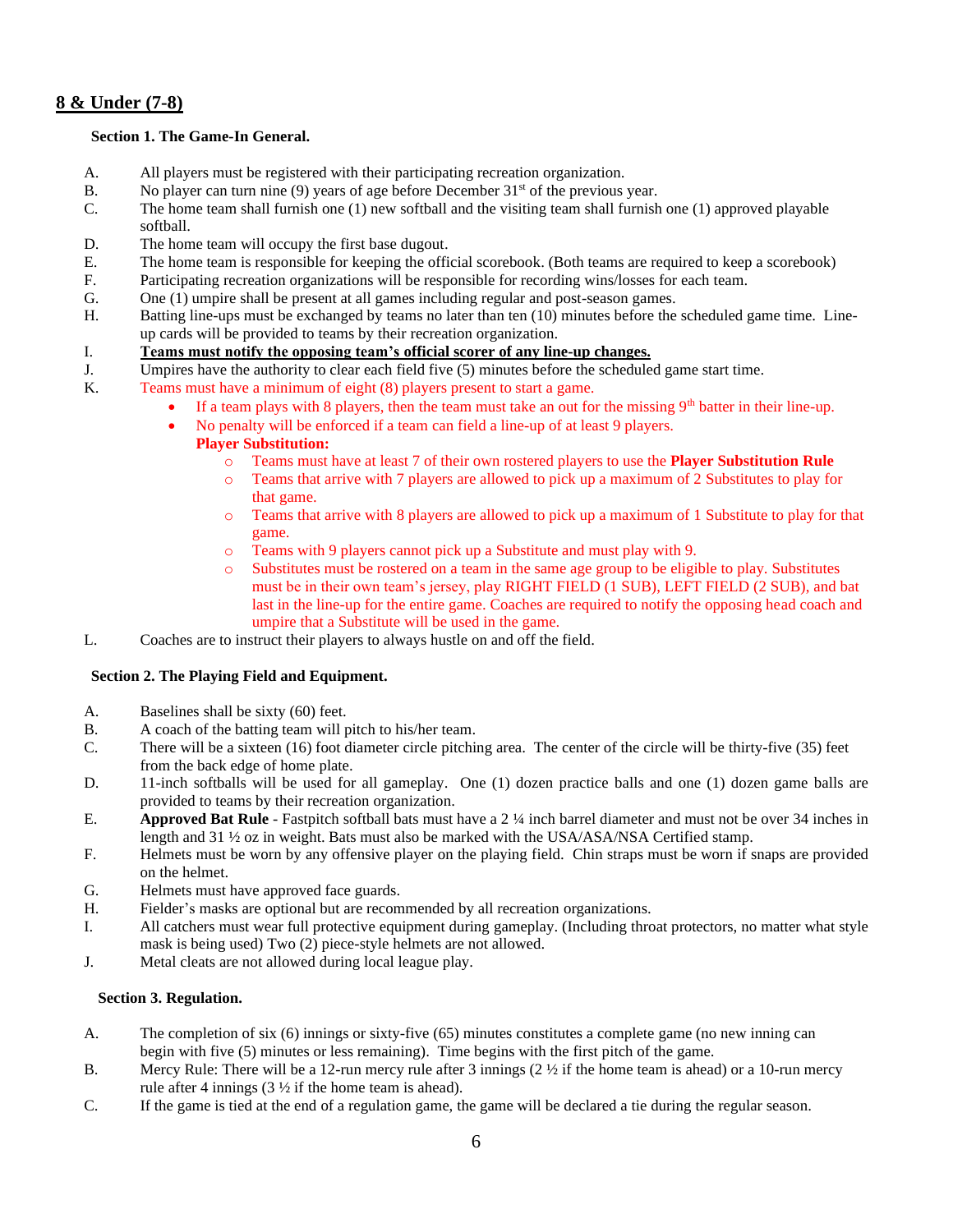• **DURING POST-SEASON PLAY ONLY**: Games will continue, and the "International Tie-Breaker Rule" will apply. **\*International Tiebreaker rule: each team starts the inning with the player who completed the last official at-bat as a base runner on second base and with one (1) out.**

## **Championship game exception:**

- **8U: Games are 6 innings long but restricted to an eighty (80) minute time limit (1 hour & 20 minutes).**
- **No new inning may start with 5 minutes or less left in the game.**
- **There will be no 8-batter rule beginning in the 4th inning.**
- D. Regular Season Games interrupted due to weather, or any other reason will be rescheduled and finished from the point of interruption unless four (4) innings have been completed (home team **must** complete their half of the fourth inning, three and a half innings  $(3 \frac{1}{2})$  if the home team is leading). Tournament games will be rescheduled and finished from the point of interruption, no matter when the interruption occurs.
- E. All decisions made by the umpires are final.

### **Section 4. Live Ball and Timeout.**

- A. The ball becomes live once the batter puts the ball into the field of play by hitting the ball with the bat. Runners may not advance or leave their occupied base until the ball is hit by the batter.
- B. Timeout must be granted by the umpire for the ball to be considered dead.
- C. Timeout may be called by the umpire when:
	- a. The player pitcher has possession of the ball inside the pitcher's circle. Or
	- b. The umpire at his/her discretion may call time after each play comes to its natural end. (Example: Lead runner has abandoned any effort to advance further)
- D. If a base runner is past the halfway mark between the bases, when timeout is granted by the umpire, the runner will be awarded the next base. If not, the runner will return to the previous base. Unless forced to advance by a trailing runner.
- E. If a player is struck by a thrown or batted ball and in the opinion of the umpire, the impact of the ball striking the player is sufficient to injure or incapacitate the player, the game will cease. At that point, immediate attention will be given to the injured player and all runners will advance one base if the umpire feels the runners would have advanced to that base had not an injury occurred. Play will resume only when the umpire declares.

### **Section 5. Inning**

- A. **8th Batter Rule** Teams will use the "8th Batter Rule" (once the eighth batter of the half-inning reaches their turn at bat there are automatically two outs). The inning will continue as normal until either the eighth batter scores or another out is made. The inning ends as soon as the eighth batter crosses home plate (any run scored after the eighth batter will not count).
- B. If the time limit is reached before the sixth  $(6<sup>th</sup>)$  inning and a team is down by nine (9) runs or more the game will continue until the seventy (70) minute mark is reached. This will be a drop-dead rule, once the seventy (70) minutes mark is reached the game will be called.
- C. If the sixth  $(6<sup>th</sup>)$  inning is reached before the time limit, the  $8<sup>th</sup>$  Batter Rule will be lifted, and the inning will only be completed once three (3) outs are recorded.

### **Section 6. Batter.**

- A. The batter will be allowed five (5) pitches or three (3) swings before being called out (there will be no walks). On the fifth  $(5<sup>th</sup>)$  pitch, if the pitch is fouled off, a sixth  $(6<sup>th</sup>)$  pitch will be granted. The batter must put the sixth  $(6<sup>th</sup>)$ pitch in fair play, or the batter will be called out.
- B. The batter cannot bunt. A bunt is defined as an obvious attempt by the batter to bunt the ball, including but not limited to "squaring to bunt." The batter shall be warned if the batter does not make contact, the batter will be called out if the batter makes contact and the ball will be dead.
- C. The batter cannot sling the bat. The batter shall be warned on the first offense, the batter will be called out on the second offense, and any offense thereafter.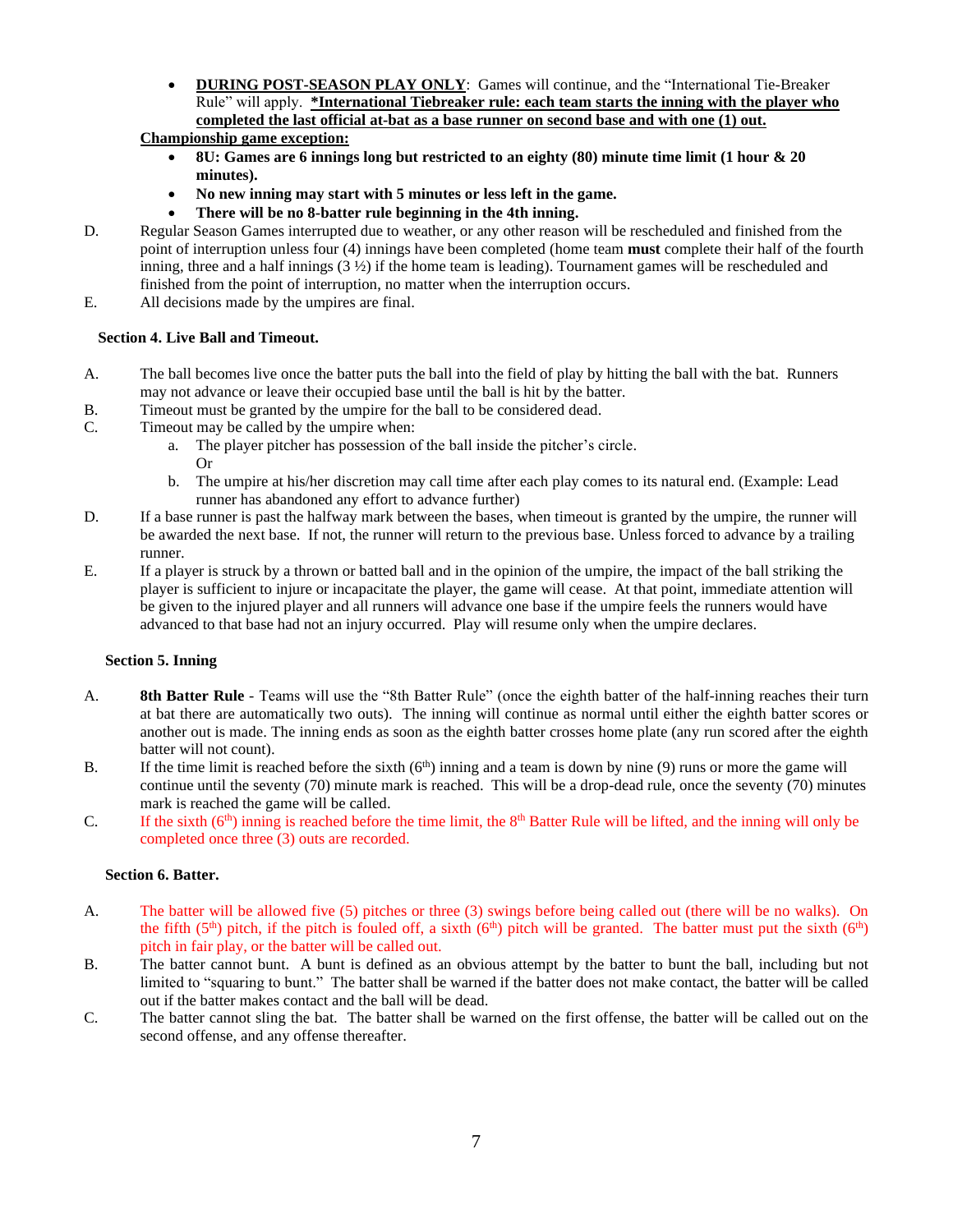#### **Section 7. Runner**

- A. The runner cannot slide into first base. The runner will be called out for sliding into first base.
- B. The runner cannot slide headfirst into any base. The runner will be called out for sliding headfirst into any base.
- C. The runner cannot lead off or steal any base. The runner will be called out for leaving the base before the batter contacts the ball.
- D. If a defensive player throws the ball to a defensive player at any base and the ball is overthrown and is not catchable, the runner(s) may advance one base only **with the risk of being put out.** The play is still live, and all runners have the chance of being put out or tagged out. The play is dead once the runners reach the **ONE** extra base.
- E. The runner will be called out for running past a base without touching the base.
- F. Two runners may not occupy a base, but if, while the ball is live, two runners are touching the base, the following runner shall be out when tagged. The lead runner is entitled to the base.
- G. A three (3) foot chalk line perpendicular to the base path will be drawn halfway between first base and second base, halfway between second base and third base, and halfway between third base and home plate. When the ball is declared dead, the runner will advance to the next base if they are past the halfway three (3) foot chalk line and the base is unoccupied.
- H. It is mandatory that a courtesy runner is used for the catcher when there are two outs. The courtesy runner is the last batted out.

#### **Section 8. Pitcher**

#### A. **Definition of Terms:**

- 1. "Coach-pitcher" is the offensive coach who operates the pitching coach for the players on his/her team.
- 2. "Player-Pitcher" is the defensive player playing the pitching position, except he/she does not pitch to the batter.
- B. The Coach-pitcher shall pitch from anywhere within the pitching circle to his/her team.
	- The coach pitcher must have both feet inside the pitching circle.
- C. The Coach-pitcher shall squat down on all batted balls, to minimize being a distraction to the defensive team. The Coach-Pitcher shall remain within the pitching area unless required to move to avoid interference.
- D. The Coach-pitcher shall not touch a batted or thrown ball until the ball is declared dead. Interference will be declared at the discretion of the umpire. If the coach-pitcher intentionally interferes, the ball will be declared dead, and the batter will be out. If the coach-pitcher unintentionally interferes, the ball will be declared dead, and the pitch will be replayed.
- F. The Coach-pitcher may encourage the batter but cannot instruct or coach while on the field. This shall be deemed as unsportsmanlike conduct. The coach-pitcher will not be allowed to call time out to talk to offensive players or other coaches. If the defensive team calls time out, the Coach-pitcher will be allowed to talk to offensive players and other coaches during the time out.

#### **Section 9. Defense.**

- A. Each team will play ten (10) defensive positions and every player must play at least every other inning in the field (no player shall sit in the dugout for two (2) consecutive innings).
	- **Infield Positions**

### • **1 st, 2nd, Shortstop, 3rd & Pitcher**

**Outfielders**

### • **4 Outfield if using catcher, 5 Outfielders if not using catcher**

#### **Catcher – Teams will have the option to field the position of catcher in the 8U age division**

- B. All outfielders must be positioned at a similar radius and must be positioned on the grass. Special consideration is given to larger dirt infields where outfields may begin 3 steps in from the outfield grass.
- C. There will be no "infield fly rule."
- E. Infielders are not allowed to play in the baselines or on top of the base with runners trying to advance. All defensive infielders must play one step in front or behind the bases**.** The base line belongs to the runner
- F. **Obstruction –** Umpire shall call or signal "OBSTRUCTION." (Example: First Baseman standing on top of the bag)

a) If a play is being made on the obstructed runner, or if the batter-runner is obstructed before touching first base, the ball is dead and all runners shall advance without liability to be put out, to the bases they would have reached, in the umpire's judgment, if there had been no obstruction. The obstructed runner shall be awarded at least one base